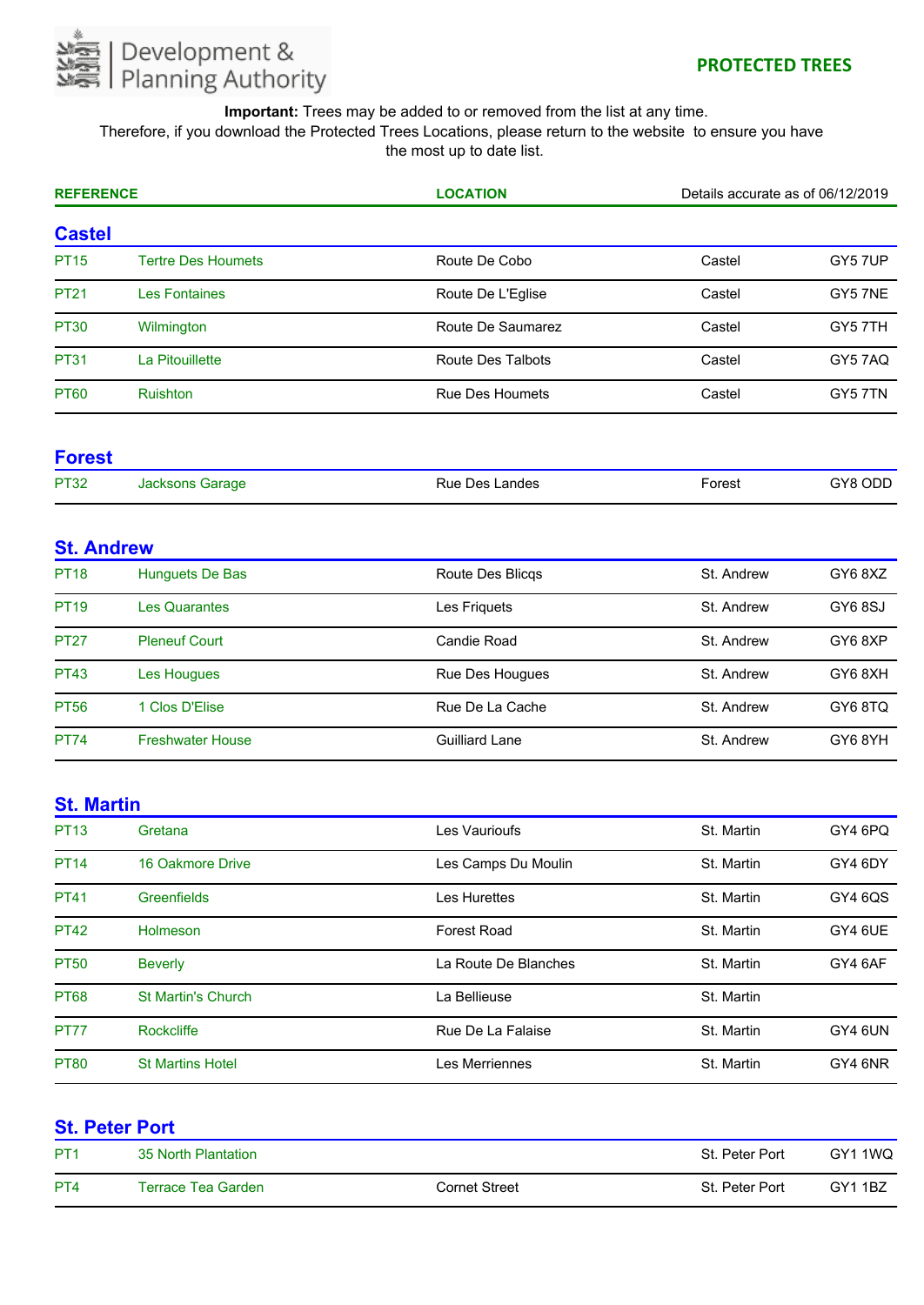

Therefore, if you download the Protected Trees Locations, please return to the website to ensure you have the most up to date list.

| <b>REFERENCE</b> |                                 | <b>LOCATION</b>       | Details accurate as of 06/12/2019 |                |
|------------------|---------------------------------|-----------------------|-----------------------------------|----------------|
| PT <sub>5</sub>  | Shrubwood                       | St. Jacques           | St. Peter Port                    | GY11SW         |
| PT <sub>9</sub>  | New Site (The Bird House)       | Vauvert               | St. Peter Port                    | GY1 1NJ        |
| <b>PT10</b>      | <b>The Aviaries</b>             | <b>Fosse Andre</b>    | St. Peter Port                    | GY1 2DS        |
| <b>PT11</b>      | 1 Cameron Place                 | La Gibauderie         | St. Peter Port                    | GY11SU         |
| <b>PT25</b>      | Wistaria                        | St. John's Road       | St. Peter Port                    | GY1 1WZ        |
| <b>PT28</b>      | Maia                            | 7 Carlton Drive       | St. Peter Port                    | GY1 2EL        |
| <b>PT29</b>      | <b>Holly Tree</b>               | Les Ozouets Road      | St. Peter Port                    | GY1 1FX        |
| <b>PT33</b>      | 16 Hauteville                   |                       | St. Peter Port                    | GY11DG         |
| <b>PT34</b>      | <b>North Plantation</b>         | North Esplanade       | St. Peter Port                    | GY12LH         |
| <b>PT35</b>      | <b>Harbour Studio</b>           | <b>Clifton Steps</b>  | St. Peter Port                    | GY1 1JZ        |
| <b>PT36</b>      | <b>Apartment G</b>              | Clifton               | St. Peter Port                    | GY1 1JZ        |
| <b>PT46</b>      | <b>Kings Club</b>               | Kings Road            | St. Peter Port                    | <b>GY1 1QF</b> |
| <b>PT52</b>      | <b>St Gennys</b>                | Route Isabelle        | St. Peter Port                    | <b>GY11QR</b>  |
| <b>PT53</b>      | The Dog House                   | Spp-Misc34            | St. Peter Port                    | GY1 1YW        |
| <b>PT58</b>      | Old Boys Grammar School         | <b>Brock Road</b>     | St. Peter Port                    | GY1 1RU        |
| <b>PT61</b>      | <b>Vrangue House</b>            | La Vrangue            | St. Peter Port                    | GY12EX         |
| <b>PT64</b>      | <b>The Manor</b>                | <b>Brock Road</b>     | St. Peter Port                    | GY1 1RB        |
| <b>PT65</b>      | <b>Candie Gardens</b>           | Les Vauxlaurens       | St. Peter Port                    | <b>GY11UG</b>  |
| <b>PT67</b>      | <b>Grange Court</b>             | Grange Road           | St. Peter Port                    | GY12QJ         |
| <b>PT70</b>      | Le Petit Bijou                  | <b>Becquet Road</b>   | St. Peter Port                    | GY12TH         |
| <b>PT71</b>      | <b>Cliffe House</b>             | Village De Putron     | St. Peter Port                    | GY12TQ         |
| <b>PT73</b>      | La Retraite                     | <b>Rue Des Freres</b> | St. Peter Port                    |                |
| <b>PT78</b>      | <b>Montville Drive</b>          |                       | St. Peter Port                    |                |
| <b>PT79</b>      | <b>Uplands/St Jacques House</b> | St. Jacques           | St. Peter Port                    | GY1 1SP        |
| <b>PT81</b>      | <b>Mont Plaisant</b>            | <b>Burnt Lane</b>     | St. Peter Port                    | GY1 1HL        |
| <b>PT82</b>      | Le Platon Residential Home      | Clifton               | St. Peter Port                    | GY12PH         |
| <b>PT84</b>      | Gandhi-Ahimsa                   | Montville Road        | St. Peter Port                    | GY11BQ         |
| <b>PT85</b>      |                                 | 18 Hauteville         | St. Peter Port                    | GY1 1DG        |
| <b>PT87</b>      |                                 | Courtil St Jacques    | St. Peter Port                    | GY1 1TJ        |
| <b>PT89</b>      | <b>Grange Road House</b>        | Grange Road           | St. Peter Port                    | GY1 1RQ        |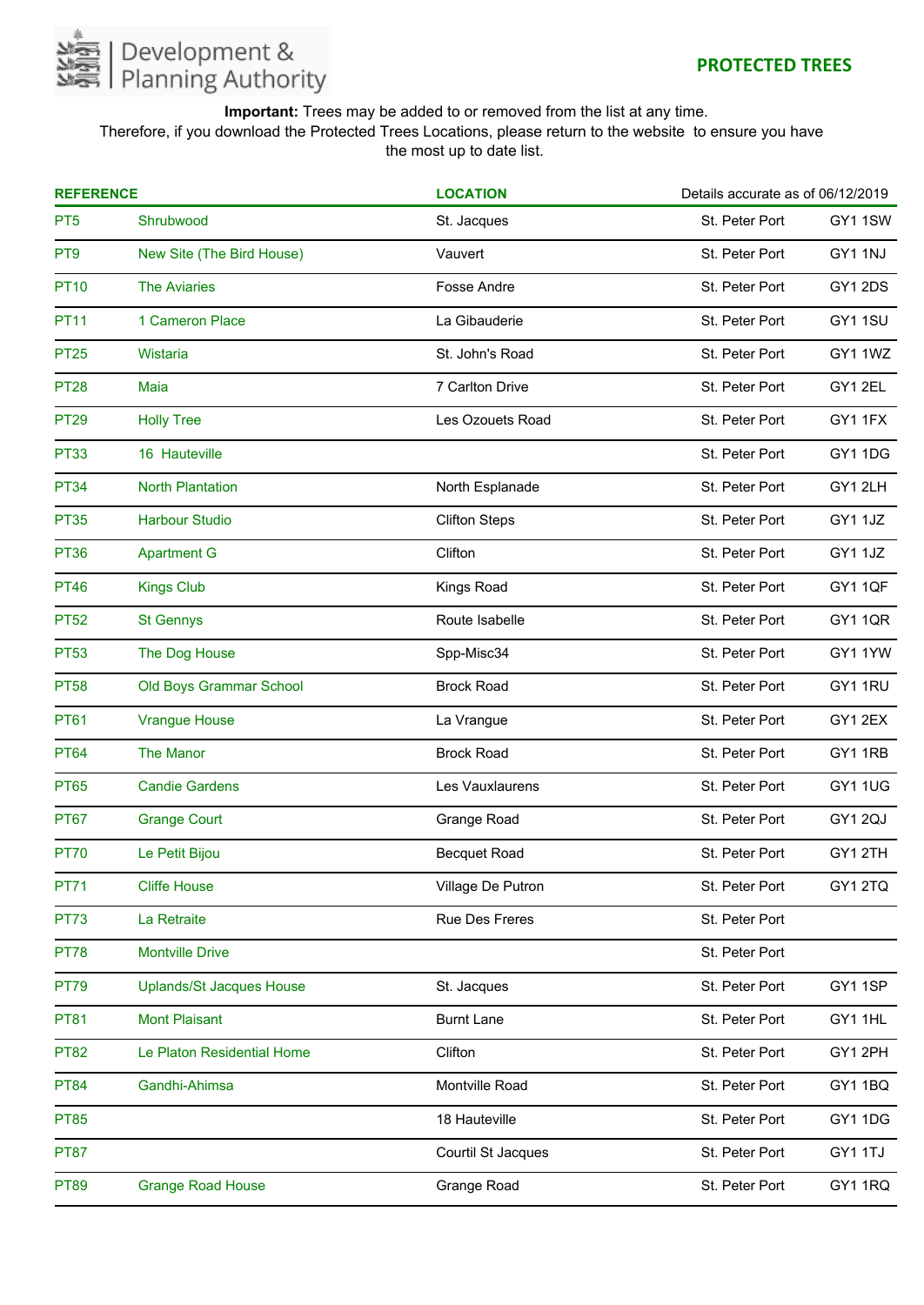

Therefore, if you download the Protected Trees Locations, please return to the website to ensure you have the most up to date list.

| <b>REFERENCE</b> |                                                                                   | <b>LOCATION</b> | Details accurate as of 06/12/2019 |         |
|------------------|-----------------------------------------------------------------------------------|-----------------|-----------------------------------|---------|
| <b>PT91</b>      | 1 Summerland                                                                      | Collings Road   | St. Peter Port                    | GY1 1GB |
| <b>PT92</b>      | Land Adjacent to La Vigne, Guelles<br>Road/Eosse Andre<br>_______________________ |                 | St. Peter Port                    | GY12DP  |

### **St. Pierre Du Bois**

| <b>PT75</b> | Oak Tree Barn | St. Pierre Du Bois GY7 9DB<br>Rue De La Trappe |  |
|-------------|---------------|------------------------------------------------|--|
|-------------|---------------|------------------------------------------------|--|

#### **St. Sampson**

| P <sub>T2</sub> | <b>Montclair</b>                   | Rue Des Pointues Rocques | St. Sampson | GY2 4HN |
|-----------------|------------------------------------|--------------------------|-------------|---------|
| <b>PT12</b>     | <b>Torrington Place</b>            | Nocq Road                | St. Sampson | GY2 4PB |
| <b>PT23</b>     | L'Enclos Des Monts                 | <b>Mont Morin</b>        | St. Sampson | GY2 4JA |
| <b>PT24</b>     | <b>Sandy Hook Estate</b>           | Sandy Hook               | St. Sampson | GY24ET  |
| <b>PT37</b>     | Lommedalen                         | Delancey Lane            | St. Sampson | GY24BX  |
| <b>PT38</b>     | Alta Vista                         | <b>Rue Des Monts</b>     | St. Sampson | GY2 4HT |
| <b>PT47</b>     | <b>Les Canus</b>                   |                          | St. Sampson | GY2 4UJ |
| <b>PT51</b>     | Linfield                           | Epinelle Road            | St. Sampson | GY2 4FB |
| <b>PT63</b>     | <b>English &amp; Guernsey Arms</b> | South Quay               | St. Sampson | GY2 4QH |
| <b>PT66</b>     | <b>Les Bas Courtils</b>            | Les Bas Courtils Road    | St. Sampson | GY24BP  |
| <b>PT72</b>     |                                    | Route Des Long Camps     | St. Sampson |         |
| <b>PT76</b>     | <b>Mont Morin</b>                  | <b>Mont Morin</b>        | St. Sampson | GY2 4JB |
| <b>PT86</b>     | Le Petit Fouillage                 | Route Du Picquerel       | St. Sampson | GY2 4SD |

# **St. Saviour**

| <b>PT17</b> | La Brecque                      | La Grande Rue           | St. Saviour | GY7 9PR |
|-------------|---------------------------------|-------------------------|-------------|---------|
| <b>PT39</b> | La Longue Maison                | Rue De La Neuve Maison  | St. Saviour | GY7 9TG |
| <b>PT40</b> | La Ruette                       | <b>Ruette Des Merez</b> | St. Saviour | GY7 9TF |
| <b>PT45</b> | <b>Les Piques Country Hotel</b> | Route Des Piques        | St. Saviour | GY7 9FW |
| <b>PT59</b> | Le Biau Courti                  | Les Buttes              | St. Saviour | GY7 9TH |
| <b>PT62</b> | La Cour De Lonque               | Rue des Issues          | St. Saviour | GY7 9FS |
| <b>PT69</b> | Chez Le Bois                    | <b>Rue Des Issues</b>   | St. Saviour | GY7 9FS |

### **Torteval**